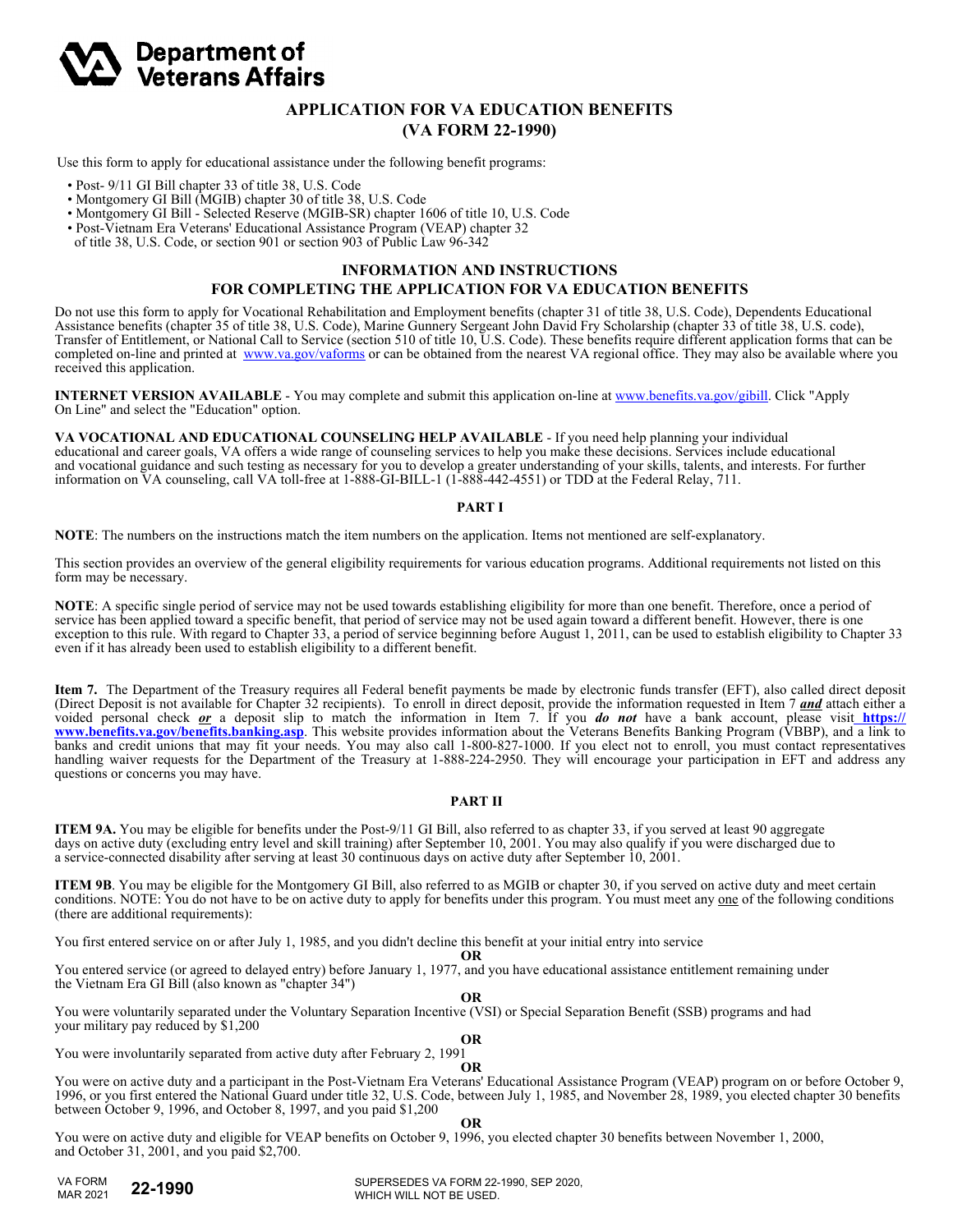**ITEM 9C.** You may be eligible for the Montgomery GI Bill - Selected Reserve Educational Assistance Program, also known as MGIB-SR or chapter 1606, if you are a member of the Selected Reserve and meet certain requirements, including a 6-year commitment. (The Departments of Defense and Homeland Security determine eligibility for this program.)

To expedite processing, attach a copy of your DD 2384, Selected Reserve Educational Assistance Program (GI BILL) Notice of Basic Eligibility. This form is also called a "NOBE." Your reserve unit should have issued this notice to you when you became eligible for the Montgomery GI Bill - Selected Reserve Educational Assistance Program. If you are unable to locate your copy, request a duplicate from your reserve unit.

**ITEM 9D.** You may be eligible for benefits under the Post-Vietnam Era Veterans' Educational Assistance Program (VEAP), also known as Chapter 32, if your service began on or after January 1, 1977, and before July 1, 1985, and you contributed to a VEAP account.

You may be eligible for benefits under the Post-Vietnam Era Non-Contributory Veterans' Educational Assistance Program, also known as "Non-Contributory VEAP" or Section 903", if your service began on or after November 30, 1980, and before October 1, 1981, and your branch of service paid contributions into your VEAP account.

**ITEM 9E.** If you are eligible for MGIB or MGIB-SR, you must elect to give up eligibility under the program for which you are eligible in order to receive benefits under the Post-9/11 GI Bill (chapter 33). If you are eligible for more than one of the programs listed (MGIB or MGIB-SR), you are only required to give up one of the programs for which you are eligible in order to receive benefits under the Post-9/11 GI Bill. You may not receive more than a total of 48 months of benefits under two or more programs. If you elect chapter 33 in lieu of MGIB or MGIB-SR and you have used MGIB in the past, your months of entitlement under chapter 33 will be limited to the number of months of entitlement remaining under the relinquished chapter 30 benefit on the effective date of your election. If you wish to elect to receive benefits under the Post-9/11 GI Bill, check the box next to the program (only check one box) you are giving up.

**NOTE:** An election to give up benefits under an existing program and receive benefits under the Post-9/11 GI Bill is *IRREVOCABLE*. You should carefully consider your decision before completing this section. If you need more information to make a choice, you should visit our website at **www.benefits.va.gov/gibill** or call our toll-free customer service number at 1-888-GIBILL-1 (1-888-442-4551).

#### **PART III**

**ITEM 10A.** Self-explanatory, except for the following items:

"Vocational Flight Training." You must already have a private pilot's license. If you are taking an Airline Transport Pilot course, you must have a valid first-class medical certificate on the date that you enter training. For all other flight courses, you must have a valid second-class medical certificate on the date that you enter training.

"National Test Reimbursement." You can be reimbursed for the cost of approved tests for admission to, or credit at, institutions of higher learning.

"Licensing or Certification Test Reimbursement." A licensing test is a test offered by a state, local, or federal agency that is required by law to practice an occupation. A certification test is a test designed to provide affirmation of an individual's qualifications in a specific occupation. Examples include EMT, CPA, MCSE, CCNP, etc.

"Tuition Assistance Top-Up." This benefit is payable only under MGIB and the Post-9/11 GI Bill programs. You can receive benefits to pay for the difference between what the military pays with Tuition Assistance (TA) and the total costs of these courses.

## **PART VIII**

*QUESTIONS ARE ONLY FOR APPLICANTS WHOSE SERVICE BEGAN BEFORE JANUARY 1, 1977, (or delayed entry before January 2, 1978).* If you are currently married or if you have children under age 18 (under age 23 if in school), you should complete and return VA Form 21-686c. If your children are in school, you should also complete and return VA Form 21-674 for each child. If your parent(s) are dependent on you for financial support, you should complete and return VA Form 21-509. These forms may require additional documentation. VA cannot pay any additional benefits for dependents without properly completed forms and documentation. You can find VA forms 21-686c, 21-674, and 21-509 on-line at *www.va.gov/ vaforms***.** 

**ITEM 24**. If you are certifying that you are married for the purpose of VA benefits, your marriage must be recognized by the place where you and/or your spouse resided at the time of marriage, or where you and/or your spouse resided when you filed your claim (or a later date when you became eligible for benefits) (38 U.S.C. § 103(c)). Additional guidance on when VA recognizes marriages is available at **www.va.gov/opa/marriage**.

## **ADDITIONAL HELP**

If you need more help in completing this application, call VA TOLL FREE at 1-888-GI-BILL-1 (1-888-442-4551). If you use the Telecommunications Device for the Deaf (TDD), the Federal Relay number is 711. You can also get education assistance after normal business hours at our education Internet site www.benefits.va.gov/gibill.

## **HOW TO FILE YOUR CLAIM**

Be sure to do the following:

#### **(A) If you have selected a school or training establishment:**

Step 1. Mail the completed application to the VA Regional Processing Office for the region of that school's physical address. See next page for the addresses of these VA Regional Processing Offices.

Step 2. Tell the veterans certifying official at your school or training establishment that you have applied for VA education benefits. Ask him or her to send your enrollment information using VA Form 22-1999, Enrollment Certification, or its electronic version.

Step 3. Wait for VA to process your application and notify you of its decision concerning your eligibility for education benefits.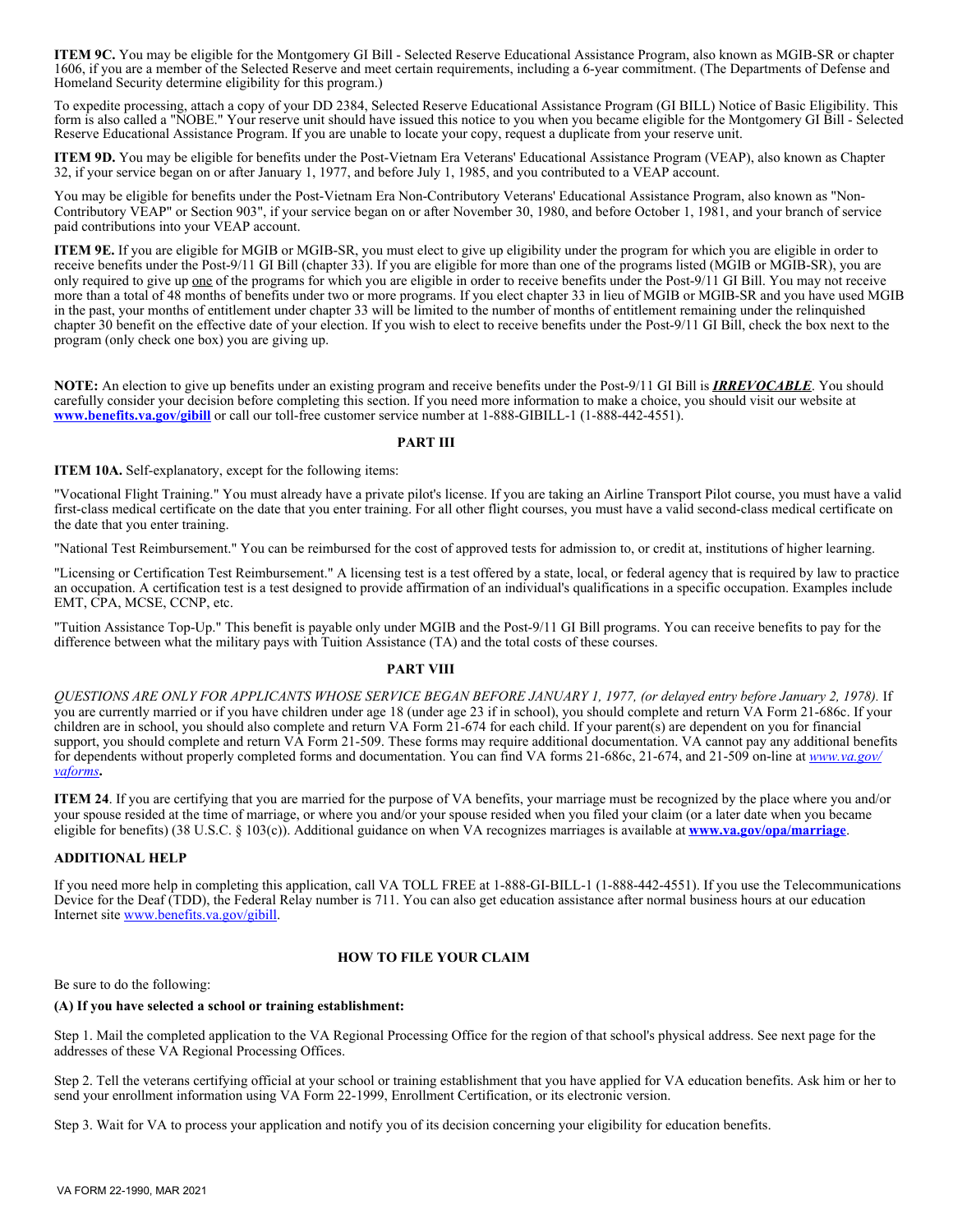### **(B) If you haven't selected a school or training establishment:**

Step 1: Mail the completed application to the VA Regional Processing Office for the region of your home address. See the addresses below of these VA Regional Processing Offices.

Step 2: Wait for VA to process your application and notify you of its decision concerning your eligibility for education benefits.

| <b>Eastern Region:</b><br><b>VA Regional Office</b><br>P. O. Box $4616$<br>Buffalo, NY 14240-4616 |                 |                   |           |           |                                                   |                |           |           |           |
|---------------------------------------------------------------------------------------------------|-----------------|-------------------|-----------|-----------|---------------------------------------------------|----------------|-----------|-----------|-----------|
| <b>SERVES THE FOLLOWING STATES</b>                                                                |                 |                   |           |           |                                                   |                |           |           |           |
| CO                                                                                                | <b>CT</b>       | DC                | DE        | IA        | IL                                                | IN             | <b>KS</b> | KY        | <b>MA</b> |
| <b>MD</b>                                                                                         | <b>ME</b>       | MI                | <b>MN</b> | <b>MO</b> | MT                                                | N <sub>C</sub> | <b>ND</b> | <b>NE</b> | <b>NH</b> |
| NJ                                                                                                | <b>NY</b>       | <b>OH</b>         | PA        | RI        | <b>SD</b>                                         | TN             | VA        | VT        | WI        |
| <b>WV</b>                                                                                         | WY <sup>-</sup> | <b>APO/FPO AA</b> |           |           | <b>US Virgin</b><br>Foreign<br>Schools<br>Islands |                |           |           |           |

| <b>Western Region:</b><br><b>VA Regional Office</b><br>P. O. Box 8888<br>Muskogee, OK 74402-8888 |                                                                                                     |    |      |    |    |             |     |    |    |
|--------------------------------------------------------------------------------------------------|-----------------------------------------------------------------------------------------------------|----|------|----|----|-------------|-----|----|----|
| <b>SERVES THE FOLLOWING STATES</b>                                                               |                                                                                                     |    |      |    |    |             |     |    |    |
| AK                                                                                               | AL                                                                                                  | AR | AZ   | CA | FL | <b>GA</b>   | H I | ID | LA |
| <b>MS</b>                                                                                        | <b>TX</b><br><b>UT</b><br><b>WA</b><br><b>PR</b><br><b>SC</b><br><b>OR</b><br>NM<br><b>NV</b><br>OK |    |      |    |    |             |     |    |    |
| <b>APO/FPO AP</b>                                                                                |                                                                                                     |    | Guam |    |    | Philippines |     |    |    |

## **REQUEST TO OPT OUT OF INFORMATION SHARING WITH EDUCATIONAL INSTITUTIONS**

The Harry W. Colmery Veterans Educational Assistance Act of 2017 (Public Law 115-48), also know as the "Forever GI Bill," requires the Department of Veterans Affairs (VA) to make available to educational institutions information about the amount of educational assistance to which a veteran or other eligible individual is entitled. If you are eligible for the Post-9/11 GI Bill (Chapter 33), Montgomery GI Bill-Active Duty (Chapter 30), Montgomery GI Bill - Selected Reserve (Chapter 1606), or the Survivors' and Dependents Educational Assistance Program (DEA) (Chapter 35), you may elect to "opt-out" of these disclosures and have VA withhold this information instead. To request an opt-out, or for information about how to opt-out, please refer to our website at va.gov, or click https://www.va.gov/find-forms/ to complete the VA Form 22-0993, *Request to Opt-Out of Information Sharing with Educational Institutions*.

**Privacy Act Notice**: The VA will not disclose information collected on this form to any source other than what has been authorized under the Privacy Act of 1974 or title 38, Code of Federal Regulations, section 1.576 for routine uses (e.g., VA sends educational forms or letters with a veteran's identifying information to the veteran's school or training establishment to (1) assist the veteran in the completion of claims forms or (2) for the VA to obtain further information as may be necessary from the school for the VA to properly process the veteran's education claim or to monitor his or her progress during training) as identified in the VA system of records, 58VA21/22/28, Compensation, Pension, Education, and Vocational Rehabilitation and Employment Records - VA, and published in the Federal Register. Your response is required to obtain or retain education benefits. Giving us your SSN account information is voluntary. Refusal to provide your SSN by itself will not result in the denial of benefits. The VA will not deny an individual benefits for refusing to provide his or her SSN unless the disclosure of the SSN is required by a Federal Statute of law enacted before January 1, 1975, and still in effect. The requested information is considered relevant and necessary to determine the maximum benefits under the law. While you do not have to respond, VA cannot process your claim for education assistance unless the information is furnished as required by existing law (38 U.S.C. 3471). The responses you submit are considered confidential (38 U.S.C. 5701). Any information provided by applicants, recipients, and others may be subject to verification through computer matching programs with other agencies.

**Respondent Burden**: We need this information to determine your eligibility for education benefits (38 U.S.C. 3471). Title 38, United States Code, allows us to ask for this information. We estimate that you will need an average of 15 minutes to review the instructions, find the information, and complete this form. VA cannot conduct or sponsor a collection of information unless a valid OMB (Office of Management and Budget) control number is displayed. You are not required to respond to a collection of information if this number is not displayed. Valid OMB control numbers can be located on the OMB Internet Page at **www.reginfo.gov/public/do/PRAMain.** If desired, you can call 1-800-827-1000 to get information on where to send comments or suggestions about this form.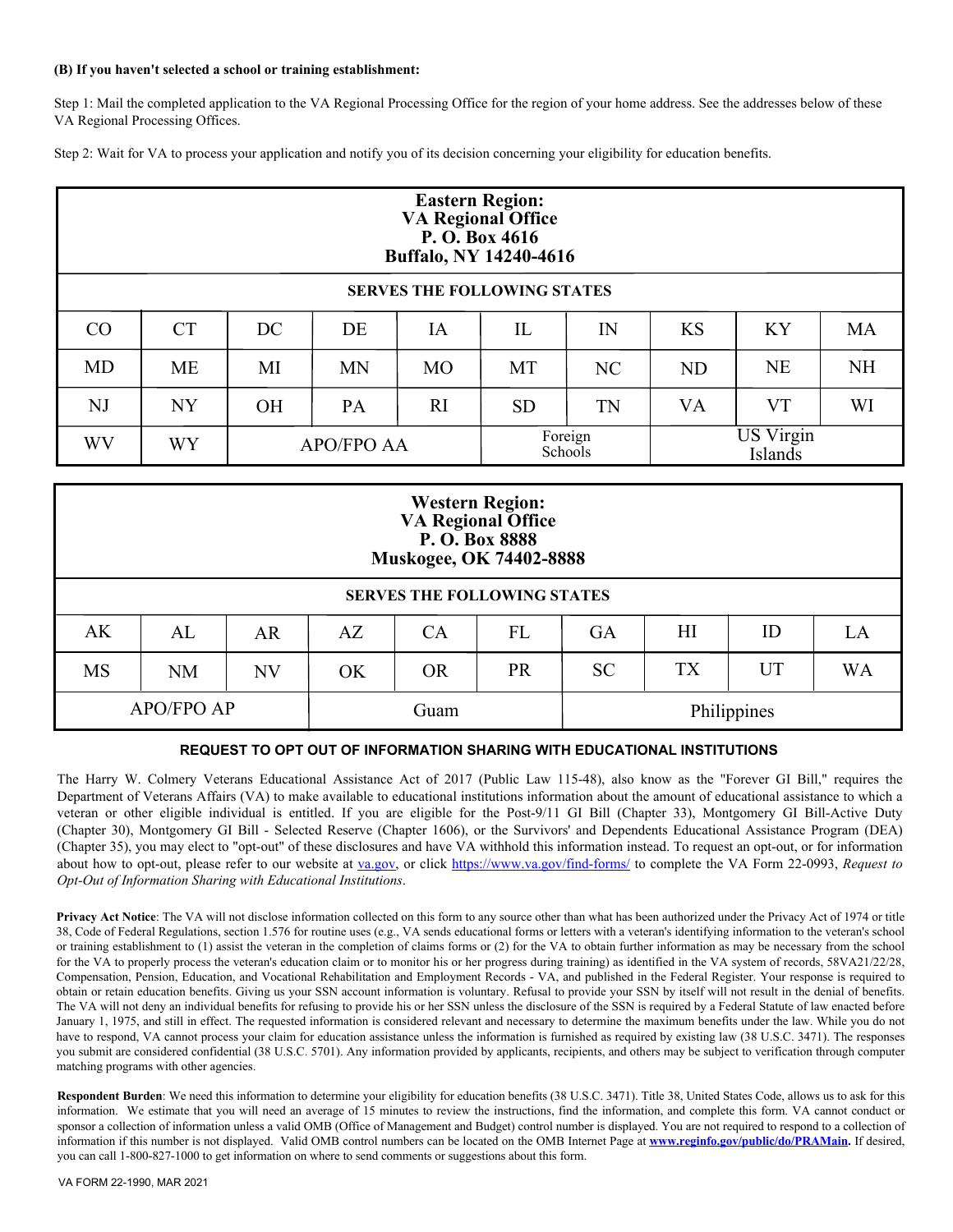| <b>APPLICATION FOR VA EDUCATION BENEFITS</b><br><b>Department of Veterans Affairs</b><br>(See attached Information and Instructions)                                                                                                                                                                                                                                                                                                                                                                                                                                                                                                                                                                                                                                                                                                                                                           |                                                       |                                                                                                                                                                     |  |  |  |  |  |
|------------------------------------------------------------------------------------------------------------------------------------------------------------------------------------------------------------------------------------------------------------------------------------------------------------------------------------------------------------------------------------------------------------------------------------------------------------------------------------------------------------------------------------------------------------------------------------------------------------------------------------------------------------------------------------------------------------------------------------------------------------------------------------------------------------------------------------------------------------------------------------------------|-------------------------------------------------------|---------------------------------------------------------------------------------------------------------------------------------------------------------------------|--|--|--|--|--|
| INTERNET VERSION AVAILABLE - You may complete and send your application over the Internet at: www.benefits.va.gov/gibill.                                                                                                                                                                                                                                                                                                                                                                                                                                                                                                                                                                                                                                                                                                                                                                      |                                                       |                                                                                                                                                                     |  |  |  |  |  |
| PART I - APPLICANT INFORMATION                                                                                                                                                                                                                                                                                                                                                                                                                                                                                                                                                                                                                                                                                                                                                                                                                                                                 |                                                       |                                                                                                                                                                     |  |  |  |  |  |
| 1. SOCIAL SECURITY NUMBER OF APPLICANT                                                                                                                                                                                                                                                                                                                                                                                                                                                                                                                                                                                                                                                                                                                                                                                                                                                         | 2. SEX OF APPLICANT                                   | 3. APPLICANT'S DATE OF BIRTH                                                                                                                                        |  |  |  |  |  |
|                                                                                                                                                                                                                                                                                                                                                                                                                                                                                                                                                                                                                                                                                                                                                                                                                                                                                                | MALE<br><b>FEMALE</b>                                 | Month<br>Day<br>Year                                                                                                                                                |  |  |  |  |  |
| 4. NAME (First, Middle Initial, Last)                                                                                                                                                                                                                                                                                                                                                                                                                                                                                                                                                                                                                                                                                                                                                                                                                                                          |                                                       |                                                                                                                                                                     |  |  |  |  |  |
|                                                                                                                                                                                                                                                                                                                                                                                                                                                                                                                                                                                                                                                                                                                                                                                                                                                                                                |                                                       |                                                                                                                                                                     |  |  |  |  |  |
| 5. APPLICANT'S ADDRESS                                                                                                                                                                                                                                                                                                                                                                                                                                                                                                                                                                                                                                                                                                                                                                                                                                                                         |                                                       |                                                                                                                                                                     |  |  |  |  |  |
| Number and Street                                                                                                                                                                                                                                                                                                                                                                                                                                                                                                                                                                                                                                                                                                                                                                                                                                                                              |                                                       |                                                                                                                                                                     |  |  |  |  |  |
|                                                                                                                                                                                                                                                                                                                                                                                                                                                                                                                                                                                                                                                                                                                                                                                                                                                                                                | Apt./Unit Number                                      |                                                                                                                                                                     |  |  |  |  |  |
| City, State, ZIP Code                                                                                                                                                                                                                                                                                                                                                                                                                                                                                                                                                                                                                                                                                                                                                                                                                                                                          |                                                       |                                                                                                                                                                     |  |  |  |  |  |
| 6A. APPLICANT'S TELEPHONE NUMBERS (Include Area Code)                                                                                                                                                                                                                                                                                                                                                                                                                                                                                                                                                                                                                                                                                                                                                                                                                                          |                                                       |                                                                                                                                                                     |  |  |  |  |  |
| Home:                                                                                                                                                                                                                                                                                                                                                                                                                                                                                                                                                                                                                                                                                                                                                                                                                                                                                          | Mobile:                                               |                                                                                                                                                                     |  |  |  |  |  |
| 6B. APPLICANT'S E-MAIL ADDRESS (Required)                                                                                                                                                                                                                                                                                                                                                                                                                                                                                                                                                                                                                                                                                                                                                                                                                                                      |                                                       |                                                                                                                                                                     |  |  |  |  |  |
|                                                                                                                                                                                                                                                                                                                                                                                                                                                                                                                                                                                                                                                                                                                                                                                                                                                                                                |                                                       |                                                                                                                                                                     |  |  |  |  |  |
| 7. DIRECT DEPOSIT (To enroll in direct deposit, attach a voided personal check or deposit slip to match the information provided below. Direct Deposit is not available for Chapter 32                                                                                                                                                                                                                                                                                                                                                                                                                                                                                                                                                                                                                                                                                                         |                                                       |                                                                                                                                                                     |  |  |  |  |  |
| recipients. See Instructions for additional Direct Deposit information.)                                                                                                                                                                                                                                                                                                                                                                                                                                                                                                                                                                                                                                                                                                                                                                                                                       |                                                       |                                                                                                                                                                     |  |  |  |  |  |
| Routing or Transit Number                                                                                                                                                                                                                                                                                                                                                                                                                                                                                                                                                                                                                                                                                                                                                                                                                                                                      | <b>Account Type</b>                                   | <b>Account Number</b>                                                                                                                                               |  |  |  |  |  |
| Checking                                                                                                                                                                                                                                                                                                                                                                                                                                                                                                                                                                                                                                                                                                                                                                                                                                                                                       | Savings                                               |                                                                                                                                                                     |  |  |  |  |  |
| 8. PLEASE PROVIDE THE NAME, ADDRESS, AND PHONE NUMBER OF SOMEONE WHO WILL ALWAYS KNOW WHERE YOU CAN BE REACHED<br>A. NAME                                                                                                                                                                                                                                                                                                                                                                                                                                                                                                                                                                                                                                                                                                                                                                      | <b>B. ADDRESS</b>                                     | C. PHONE NUMBER                                                                                                                                                     |  |  |  |  |  |
|                                                                                                                                                                                                                                                                                                                                                                                                                                                                                                                                                                                                                                                                                                                                                                                                                                                                                                |                                                       |                                                                                                                                                                     |  |  |  |  |  |
|                                                                                                                                                                                                                                                                                                                                                                                                                                                                                                                                                                                                                                                                                                                                                                                                                                                                                                |                                                       |                                                                                                                                                                     |  |  |  |  |  |
| For help with completing this section, please see the attached instructions page or visit our website at www.benefits.va.gov/gibill                                                                                                                                                                                                                                                                                                                                                                                                                                                                                                                                                                                                                                                                                                                                                            | <b>PART II - EDUCATION BENEFITS BEING APPLIED FOR</b> |                                                                                                                                                                     |  |  |  |  |  |
| or Chapter 1606).                                                                                                                                                                                                                                                                                                                                                                                                                                                                                                                                                                                                                                                                                                                                                                                                                                                                              |                                                       | 9A. Chapter 33 - Post-9/11 GI Bill (After checking this box, check and complete Item 9E, if you are receiving, or if you are eligible for benefits under Chapter 30 |  |  |  |  |  |
| 9B. Chapter 30 - Montgomery GI Bill Educational Assistance Program (MGIB)                                                                                                                                                                                                                                                                                                                                                                                                                                                                                                                                                                                                                                                                                                                                                                                                                      |                                                       |                                                                                                                                                                     |  |  |  |  |  |
| 9C. Chapter 1606 - Montgomery GI Bill - Selected Reserve Educational Assistance Program (MGIB-SR)                                                                                                                                                                                                                                                                                                                                                                                                                                                                                                                                                                                                                                                                                                                                                                                              |                                                       |                                                                                                                                                                     |  |  |  |  |  |
| 9D. Chapter 32 or Section 903 - Post-Vietnam Era Veterans' Educational Assistance Program (VEAP)                                                                                                                                                                                                                                                                                                                                                                                                                                                                                                                                                                                                                                                                                                                                                                                               |                                                       |                                                                                                                                                                     |  |  |  |  |  |
| 9E. By electing Chapter 33 in Item 9A, I acknowledge that I understand the following:<br>• I may not receive more than a total of 48 months of benefit entitlement under two or more of the education programs listed on this application.<br>• If electing Chapter 33, in lieu of Chapter 30, my months of entitlement under Chapter 33 will be limited to the number of months of entitlement<br>remaining under Chapter 30 on the effective date of my election.<br>· I will not receive a Montgomery GI Bill (Active Duty-Chapter 30 or Selected Reserve-Chapter 1606) "Kicker" under the Post-9/11 GI Bill, unless<br>l was eligible for the kicker at the time I applied and I relinguished that benefit for the Post-9/11 GI Bill-Chapter 33.<br>• When choosing the effective date below, I understand that benefits for training under Chapter 33 are not payable prior to that date. |                                                       |                                                                                                                                                                     |  |  |  |  |  |
| <b>ACKNOWLEDGEMENT:</b> I elect to receive Chapter 33 education benefits <b>effective</b><br>checked below.                                                                                                                                                                                                                                                                                                                                                                                                                                                                                                                                                                                                                                                                                                                                                                                    |                                                       | , in lieu of the education benefit<br>(Date)                                                                                                                        |  |  |  |  |  |
| By checking the box below, I am acknowledging that I understand that this election is <b>irrevocable</b> and may not be changed, and that failure to check<br>one of the boxes below may cause a delay in the processing of this claim. (PLEASE CHECK ONLY ONE BOX FOR THE BENEFIT YOU                                                                                                                                                                                                                                                                                                                                                                                                                                                                                                                                                                                                         |                                                       |                                                                                                                                                                     |  |  |  |  |  |
| <b>RELINQUISH FOR CHAPTER 33.)</b>                                                                                                                                                                                                                                                                                                                                                                                                                                                                                                                                                                                                                                                                                                                                                                                                                                                             |                                                       |                                                                                                                                                                     |  |  |  |  |  |
| You MUST check only one box below:                                                                                                                                                                                                                                                                                                                                                                                                                                                                                                                                                                                                                                                                                                                                                                                                                                                             |                                                       |                                                                                                                                                                     |  |  |  |  |  |
| Chapter 30 - Montgomery GI Bill Educational Assistance Program (MGIB)                                                                                                                                                                                                                                                                                                                                                                                                                                                                                                                                                                                                                                                                                                                                                                                                                          |                                                       |                                                                                                                                                                     |  |  |  |  |  |
| Chapter 1606 - Montgomery GI Bill - Selected Reserve Educational Assistance Program (MGIB-SR)                                                                                                                                                                                                                                                                                                                                                                                                                                                                                                                                                                                                                                                                                                                                                                                                  |                                                       | <b>VA DATE STAMP</b><br>(Do Not Write In This Space)                                                                                                                |  |  |  |  |  |
|                                                                                                                                                                                                                                                                                                                                                                                                                                                                                                                                                                                                                                                                                                                                                                                                                                                                                                |                                                       |                                                                                                                                                                     |  |  |  |  |  |
|                                                                                                                                                                                                                                                                                                                                                                                                                                                                                                                                                                                                                                                                                                                                                                                                                                                                                                |                                                       |                                                                                                                                                                     |  |  |  |  |  |
|                                                                                                                                                                                                                                                                                                                                                                                                                                                                                                                                                                                                                                                                                                                                                                                                                                                                                                |                                                       |                                                                                                                                                                     |  |  |  |  |  |
|                                                                                                                                                                                                                                                                                                                                                                                                                                                                                                                                                                                                                                                                                                                                                                                                                                                                                                |                                                       |                                                                                                                                                                     |  |  |  |  |  |
|                                                                                                                                                                                                                                                                                                                                                                                                                                                                                                                                                                                                                                                                                                                                                                                                                                                                                                |                                                       |                                                                                                                                                                     |  |  |  |  |  |
|                                                                                                                                                                                                                                                                                                                                                                                                                                                                                                                                                                                                                                                                                                                                                                                                                                                                                                |                                                       |                                                                                                                                                                     |  |  |  |  |  |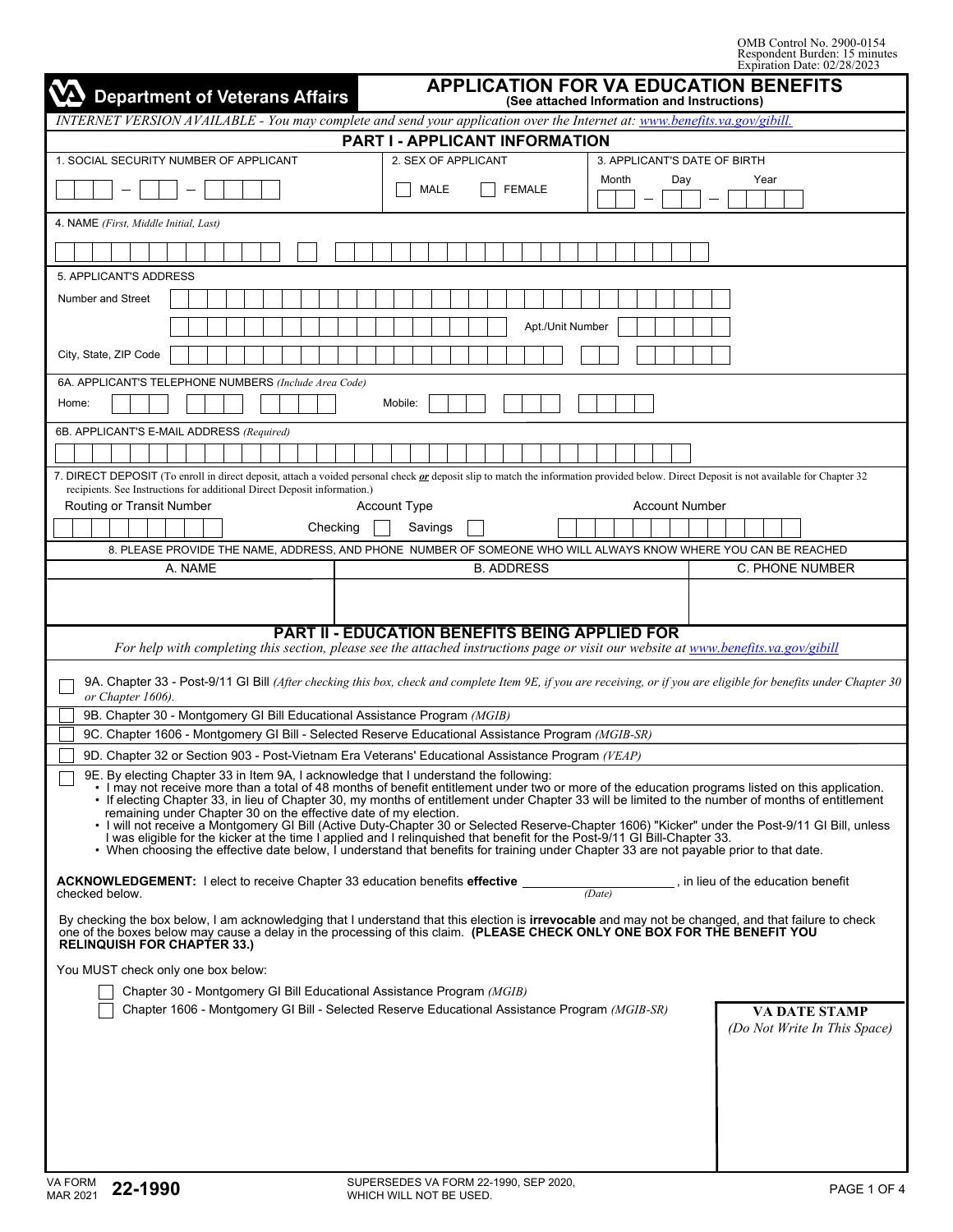- 1  $\qquad \qquad \longleftarrow$   $\qquad \qquad \blacksquare$ 

| <b>PART III - TYPE AND PROGRAM OF EDUCATION OR TRAINING</b>                                                                                                                                                                                                                                                                                                                                                                                                                                                                                                           |                                                                                                                                                                                                                                                                                                                                          |                                                                                                                                                             |                                                                   |                                                                     |  |  |  |  |  |
|-----------------------------------------------------------------------------------------------------------------------------------------------------------------------------------------------------------------------------------------------------------------------------------------------------------------------------------------------------------------------------------------------------------------------------------------------------------------------------------------------------------------------------------------------------------------------|------------------------------------------------------------------------------------------------------------------------------------------------------------------------------------------------------------------------------------------------------------------------------------------------------------------------------------------|-------------------------------------------------------------------------------------------------------------------------------------------------------------|-------------------------------------------------------------------|---------------------------------------------------------------------|--|--|--|--|--|
| 10A. TYPE OF EDUCATION OR TRAINING (See instructions for additional information)                                                                                                                                                                                                                                                                                                                                                                                                                                                                                      |                                                                                                                                                                                                                                                                                                                                          |                                                                                                                                                             |                                                                   |                                                                     |  |  |  |  |  |
|                                                                                                                                                                                                                                                                                                                                                                                                                                                                                                                                                                       | COLLEGE OR OTHER SCHOOL (Including on-line courses)<br>APPRENTICESHIP OR ON-THE-JOB<br><b>VOCATIONAL FLIGHT TRAINING</b><br>CORRESPONDENCE<br>NATIONAL TEST REIMBURSEMENT (SAT, CLEP, ETC.)<br>TUITION ASSISTANCE TOP-UP<br>(Chapter 30 $\&$ 33 only)<br>LICENSING OR CERTIFICATION TEST REIMBURSEMENT<br>(MCSE, CCNA, EMT, NCLEX, ETC.) |                                                                                                                                                             |                                                                   |                                                                     |  |  |  |  |  |
|                                                                                                                                                                                                                                                                                                                                                                                                                                                                                                                                                                       | 10B. PROVIDE THE FULL NAME AND ADDRESS OF THE SCHOOL, IF KNOWN (Skip this item if you are only applying for National Test Reimbursement, Licensing and<br>Certification Test Reimbursement, or Tuition Assistance Top-Up)                                                                                                                |                                                                                                                                                             |                                                                   |                                                                     |  |  |  |  |  |
|                                                                                                                                                                                                                                                                                                                                                                                                                                                                                                                                                                       |                                                                                                                                                                                                                                                                                                                                          | 10C. PLEASE SPECIFY YOUR EDUCATIONAL OR CAREER OBJECTIVE, IF KNOWN (e.g. Bachelor of Arts in Accounting, welding certificate, police officer, etc.)         |                                                                   |                                                                     |  |  |  |  |  |
|                                                                                                                                                                                                                                                                                                                                                                                                                                                                                                                                                                       |                                                                                                                                                                                                                                                                                                                                          | <b>PART IV - SERVICE INFORMATION</b>                                                                                                                        |                                                                   |                                                                     |  |  |  |  |  |
|                                                                                                                                                                                                                                                                                                                                                                                                                                                                                                                                                                       | NOTE: It will help VA process your claim if you send a copy of the following:<br>• DD Form 214 (Member 4) for all periods of active duty service (excluding active duty for training)<br>• DD Form 2384, Notice of Basic Eligibility (NOBE) if applying for Chapter 1606<br>• Copies of orders if activated from the Guard/Reserves      |                                                                                                                                                             |                                                                   |                                                                     |  |  |  |  |  |
| YES<br><b>NO</b>                                                                                                                                                                                                                                                                                                                                                                                                                                                                                                                                                      |                                                                                                                                                                                                                                                                                                                                          | 11. ARE YOU ON ACTIVE DUTY? (Do not check "Yes" if you are currently on drilling status in the Selected Reserve, or if you are on active duty for training) |                                                                   |                                                                     |  |  |  |  |  |
| YES<br>NO.                                                                                                                                                                                                                                                                                                                                                                                                                                                                                                                                                            |                                                                                                                                                                                                                                                                                                                                          | 12. ARE YOU NOW ON TERMINAL LEAVE JUST BEFORE DISCHARGE?<br>(Please provide a copy of your DD Form 214 (Member 4) when issued)                              |                                                                   |                                                                     |  |  |  |  |  |
|                                                                                                                                                                                                                                                                                                                                                                                                                                                                                                                                                                       |                                                                                                                                                                                                                                                                                                                                          | 13. PLEASE COMPLETE THE FOLLOWING FOR EACH PERIOD OF MILITARY SERVICE                                                                                       |                                                                   |                                                                     |  |  |  |  |  |
| A. DATE ENTERED                                                                                                                                                                                                                                                                                                                                                                                                                                                                                                                                                       | <b>B. DATE SEPARATED</b>                                                                                                                                                                                                                                                                                                                 | C. SERVICE COMPONENT (USN,<br>USAF, USAR, ARNG, etc.)                                                                                                       | D. SERVICE STATUS (Active duty,<br>drilling reservist, IRR, etc.) | E. WERE YOU INVOLUNTARILY CALLED TO<br>ACTIVE DUTY FOR THIS PERIOD? |  |  |  |  |  |
|                                                                                                                                                                                                                                                                                                                                                                                                                                                                                                                                                                       |                                                                                                                                                                                                                                                                                                                                          | <b>EXAMPLES</b>                                                                                                                                             |                                                                   |                                                                     |  |  |  |  |  |
| 9/26/2000                                                                                                                                                                                                                                                                                                                                                                                                                                                                                                                                                             | 9/24/2004                                                                                                                                                                                                                                                                                                                                | <b>USMC</b>                                                                                                                                                 | <b>ACTIVE DUTY</b>                                                | <b>NO</b>                                                           |  |  |  |  |  |
| 1/18/2005                                                                                                                                                                                                                                                                                                                                                                                                                                                                                                                                                             | 8/14/2007                                                                                                                                                                                                                                                                                                                                | <b>USMCR</b>                                                                                                                                                | <b>DRILLING</b>                                                   | N/A                                                                 |  |  |  |  |  |
|                                                                                                                                                                                                                                                                                                                                                                                                                                                                                                                                                                       |                                                                                                                                                                                                                                                                                                                                          |                                                                                                                                                             |                                                                   |                                                                     |  |  |  |  |  |
|                                                                                                                                                                                                                                                                                                                                                                                                                                                                                                                                                                       |                                                                                                                                                                                                                                                                                                                                          |                                                                                                                                                             |                                                                   |                                                                     |  |  |  |  |  |
|                                                                                                                                                                                                                                                                                                                                                                                                                                                                                                                                                                       |                                                                                                                                                                                                                                                                                                                                          |                                                                                                                                                             |                                                                   |                                                                     |  |  |  |  |  |
| 14. VA will assume that you want us to apply every period of service that you have identified in Item 13 above to the single, specific benefit you are<br>applying for in Part II (the benefit chosen between Items 9A thru 9D). However, if there are specific periods of service that you do not want applied to the<br>benefit selected in Part II (Items 9A thru 9D), then please identify in the space below the periods of service and the corresponding benefit program(s) to<br>which you would like them applied.                                            |                                                                                                                                                                                                                                                                                                                                          |                                                                                                                                                             |                                                                   |                                                                     |  |  |  |  |  |
| NOTE: A specific single period of service may not be used towards establishing eligibility for more than one benefit. Therefore, once a period of<br>service has been chosen and applied toward a specific benefit, that period of service may not be used again toward a different benefit. However, there<br>is one exception to this rule. With regard to Chapter 33, a period of service beginning before August 1, 2011, can be used to establish eligibility to<br>Chapter 33 even if it has already been used to establish eligibility to a different benefit. |                                                                                                                                                                                                                                                                                                                                          |                                                                                                                                                             |                                                                   |                                                                     |  |  |  |  |  |
|                                                                                                                                                                                                                                                                                                                                                                                                                                                                                                                                                                       |                                                                                                                                                                                                                                                                                                                                          | PART V - EDUCATION AND EMPLOYMENT INFORMATION                                                                                                               |                                                                   |                                                                     |  |  |  |  |  |
| 15A. DID YOU RECEIVE A HIGH SCHOOL DIPLOMA OR HIGH SCHOOL<br>15B. DO YOU HOLD ANY FAA FLIGHT CERTIFICATES? (If "Yes," specify each<br>EQUIVALENCY CERTIFICATE? (If "Yes" provide date)<br>certificate in Part IX, Remarks)<br>YES<br>DATE:<br><b>NO</b><br><b>YES</b><br><b>NO</b>                                                                                                                                                                                                                                                                                    |                                                                                                                                                                                                                                                                                                                                          |                                                                                                                                                             |                                                                   |                                                                     |  |  |  |  |  |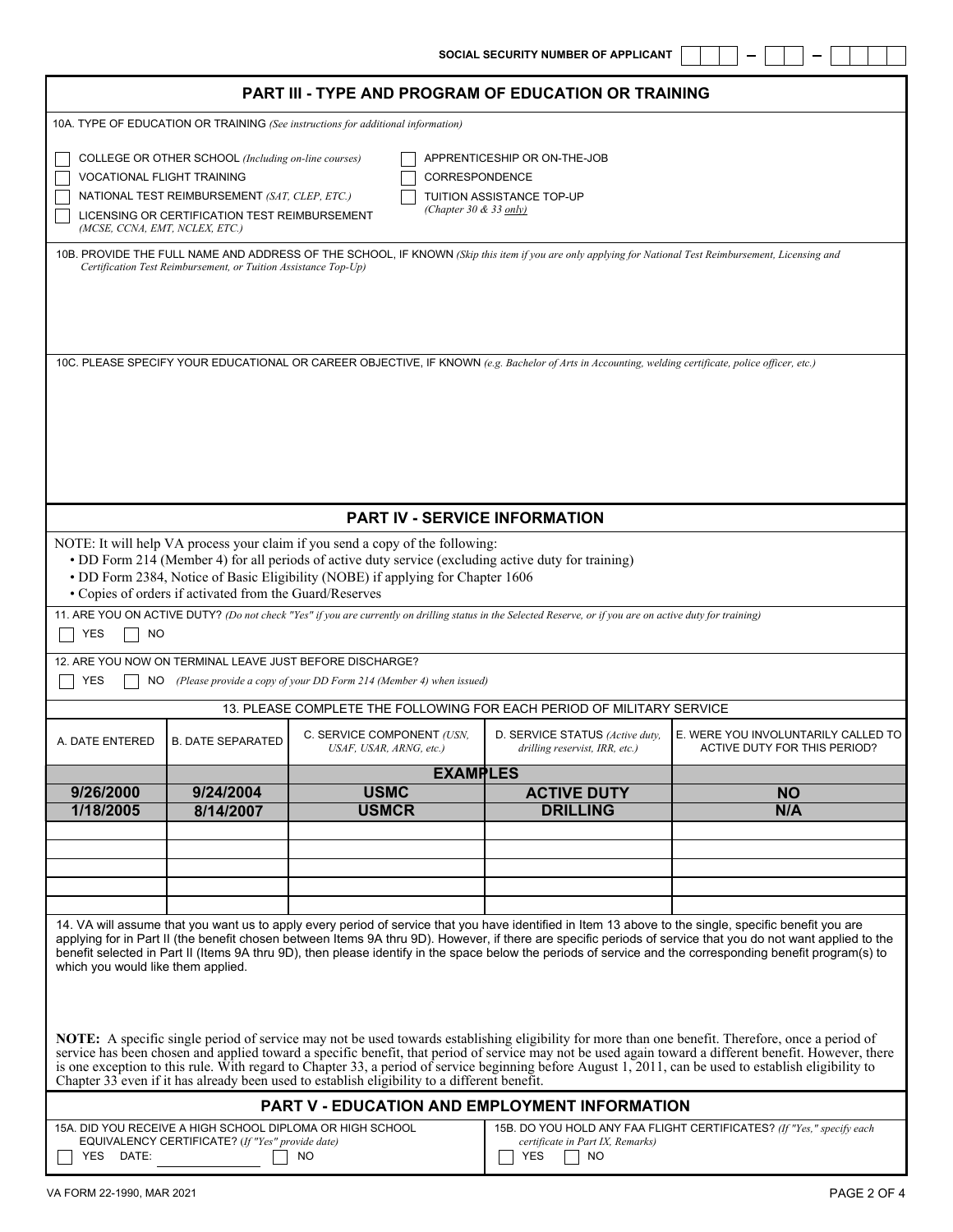|                                                                                                                                                                                                                                           |         |                                                                                                                                                                                                                                                |                      |                               |  | SOCIAL SECURITY NUMBER OF APPLICANT                                                                   |                                          |  |
|-------------------------------------------------------------------------------------------------------------------------------------------------------------------------------------------------------------------------------------------|---------|------------------------------------------------------------------------------------------------------------------------------------------------------------------------------------------------------------------------------------------------|----------------------|-------------------------------|--|-------------------------------------------------------------------------------------------------------|------------------------------------------|--|
|                                                                                                                                                                                                                                           |         |                                                                                                                                                                                                                                                |                      |                               |  | 15C. EDUCATION AFTER HIGH SCHOOL (Including apprenticeship, on-the-job training, and flight training) |                                          |  |
| NAME AND LOCATION OF COLLEGE<br>OR OTHER TRAINING PROVIDER                                                                                                                                                                                |         |                                                                                                                                                                                                                                                | DATES OF TRAINING    | NUMBER AND TYPE               |  | DEGREE, DIPLOMA,                                                                                      |                                          |  |
|                                                                                                                                                                                                                                           |         | <b>FROM</b>                                                                                                                                                                                                                                    | TO                   | OF HOURS                      |  | OR CERTIFICATE                                                                                        | <b>MAJOR FIELD</b><br>OR COURSE OF STUDY |  |
|                                                                                                                                                                                                                                           |         |                                                                                                                                                                                                                                                |                      | (Semester, Ouarter, or Clock) |  | <b>RECEIVED</b>                                                                                       |                                          |  |
|                                                                                                                                                                                                                                           |         |                                                                                                                                                                                                                                                |                      |                               |  |                                                                                                       |                                          |  |
|                                                                                                                                                                                                                                           |         |                                                                                                                                                                                                                                                |                      |                               |  |                                                                                                       |                                          |  |
|                                                                                                                                                                                                                                           |         |                                                                                                                                                                                                                                                |                      |                               |  |                                                                                                       |                                          |  |
|                                                                                                                                                                                                                                           |         |                                                                                                                                                                                                                                                |                      |                               |  |                                                                                                       |                                          |  |
|                                                                                                                                                                                                                                           |         |                                                                                                                                                                                                                                                |                      |                               |  |                                                                                                       |                                          |  |
|                                                                                                                                                                                                                                           |         |                                                                                                                                                                                                                                                |                      |                               |  |                                                                                                       |                                          |  |
|                                                                                                                                                                                                                                           |         |                                                                                                                                                                                                                                                |                      |                               |  |                                                                                                       |                                          |  |
|                                                                                                                                                                                                                                           |         |                                                                                                                                                                                                                                                |                      |                               |  | 15D. EMPLOYMENT (Only complete if you held a license or journeyman rating to practice a profession)   |                                          |  |
| <b>EMPLOYMENT</b>                                                                                                                                                                                                                         |         |                                                                                                                                                                                                                                                | PRINCIPAL OCCUPATION |                               |  | NUMBERS OF MONTHS<br><b>WORKED</b>                                                                    | <b>LICENSE OR RATING</b>                 |  |
|                                                                                                                                                                                                                                           |         |                                                                                                                                                                                                                                                |                      |                               |  |                                                                                                       |                                          |  |
| BEFORE MILITARY SERVICE                                                                                                                                                                                                                   |         |                                                                                                                                                                                                                                                |                      |                               |  |                                                                                                       |                                          |  |
|                                                                                                                                                                                                                                           |         |                                                                                                                                                                                                                                                |                      |                               |  |                                                                                                       |                                          |  |
|                                                                                                                                                                                                                                           |         |                                                                                                                                                                                                                                                |                      |                               |  |                                                                                                       |                                          |  |
| AFTER MILITARY SERVICE                                                                                                                                                                                                                    |         |                                                                                                                                                                                                                                                |                      |                               |  |                                                                                                       |                                          |  |
|                                                                                                                                                                                                                                           |         |                                                                                                                                                                                                                                                |                      |                               |  |                                                                                                       |                                          |  |
|                                                                                                                                                                                                                                           |         |                                                                                                                                                                                                                                                |                      |                               |  | PART VI - ENTITLEMENT TO AND USAGE OF ADDITIONAL TYPES OF ASSISTANCE                                  |                                          |  |
| 16. DID YOU MAKE ADDITIONAL CONTRIBUTIONS (UP TO \$600.00) TO INCREASE THE AMOUNT OF YOUR MONTHLY                                                                                                                                         |         |                                                                                                                                                                                                                                                |                      |                               |  |                                                                                                       |                                          |  |
| BENEFITS? IF "YES," IT WILL HELP VA PROCESS YOUR CLAIM IF YOU SUBMIT ANY EVIDENCE YOU HAVE TO                                                                                                                                             |         |                                                                                                                                                                                                                                                |                      |                               |  |                                                                                                       | <b>YES</b><br>NO.                        |  |
| SUPPORT YOUR CLAIM (e.g., cash collection voucher, leave and earnings statement(s), receipt voucher, etc.)                                                                                                                                |         |                                                                                                                                                                                                                                                |                      |                               |  |                                                                                                       | <b>ACTIVE DUTY KICKER</b>                |  |
| 17. DO YOU QUALIFY FOR A KICKER (sometimes called a "College Fund") BASED ON YOUR MILITARY SERVICE?                                                                                                                                       |         |                                                                                                                                                                                                                                                |                      |                               |  |                                                                                                       | YES<br><b>NO</b>                         |  |
|                                                                                                                                                                                                                                           |         | (Kickers are additional amounts contributed by DOD to an education fund). If you qualify for a kicker, it will help VA<br>process your claim if you submit a copy of the kicker contract. Reserve kicker contracts must include the amount and |                      |                               |  |                                                                                                       | <b>RESERVE KICKER</b>                    |  |
| effective date.                                                                                                                                                                                                                           |         |                                                                                                                                                                                                                                                |                      |                               |  | YES<br>NO.                                                                                            |                                          |  |
|                                                                                                                                                                                                                                           |         |                                                                                                                                                                                                                                                |                      |                               |  |                                                                                                       |                                          |  |
| 18. IF YOU GRADUATED FROM A MILITARY SERVICE ACADEMY, SPECIFY THE YEAR YOU GRADUATED AND<br>RECEIVED YOUR COMMISSION.                                                                                                                     |         |                                                                                                                                                                                                                                                |                      |                               |  |                                                                                                       | <b>Graduation Year</b>                   |  |
| 19. WERE YOU COMMISSIONED AS THE RESULT OF A SENIOR ROTC (Reserve Officers Training Corps) SCHOLARSHIP?                                                                                                                                   |         |                                                                                                                                                                                                                                                |                      |                               |  |                                                                                                       | YES<br><b>NO</b>                         |  |
| If you received your commission through a non-scholarship program, check "No." If "Yes," provide the date of your<br>commission and the amount of your scholarship for each school year you were in the Senior ROTC program. Don't report |         |                                                                                                                                                                                                                                                |                      |                               |  |                                                                                                       |                                          |  |
| your monthly subsistence allowance (stipend).                                                                                                                                                                                             |         |                                                                                                                                                                                                                                                |                      |                               |  |                                                                                                       |                                          |  |
|                                                                                                                                                                                                                                           |         |                                                                                                                                                                                                                                                |                      |                               |  |                                                                                                       |                                          |  |
| Scholarship Amounts:                                                                                                                                                                                                                      |         |                                                                                                                                                                                                                                                |                      |                               |  |                                                                                                       | Date of Commission                       |  |
| Year:                                                                                                                                                                                                                                     | Amount: |                                                                                                                                                                                                                                                |                      |                               |  |                                                                                                       |                                          |  |
|                                                                                                                                                                                                                                           |         |                                                                                                                                                                                                                                                |                      |                               |  |                                                                                                       |                                          |  |
| Year:                                                                                                                                                                                                                                     | Amount: |                                                                                                                                                                                                                                                |                      |                               |  |                                                                                                       |                                          |  |
|                                                                                                                                                                                                                                           |         |                                                                                                                                                                                                                                                |                      |                               |  |                                                                                                       |                                          |  |
| Year:                                                                                                                                                                                                                                     | Amount: |                                                                                                                                                                                                                                                |                      |                               |  |                                                                                                       |                                          |  |
|                                                                                                                                                                                                                                           |         |                                                                                                                                                                                                                                                |                      |                               |  |                                                                                                       |                                          |  |
| Year:                                                                                                                                                                                                                                     | Amount: |                                                                                                                                                                                                                                                |                      |                               |  |                                                                                                       |                                          |  |
| Year:                                                                                                                                                                                                                                     | Amount: |                                                                                                                                                                                                                                                |                      |                               |  |                                                                                                       |                                          |  |
|                                                                                                                                                                                                                                           |         |                                                                                                                                                                                                                                                |                      |                               |  |                                                                                                       |                                          |  |
| 20. ARE YOU CURRENTLY PARTICIPATING IN A SENIOR ROTC SCHOLARSHIP PROGRAM THAT PAYS FOR YOUR<br>TUITION, FEES, BOOKS AND SUPPLIES UNDER SECTION 2107 OF TITLE 10, U.S. CODE?                                                               |         |                                                                                                                                                                                                                                                |                      |                               |  |                                                                                                       | NO<br>YES                                |  |
| 21. IF YOU HAD A PERIOD OF ACTIVE DUTY THAT THE DEPARTMENT OF DEFENSE COUNTS FOR PURPOSES OF                                                                                                                                              |         |                                                                                                                                                                                                                                                |                      |                               |  |                                                                                                       |                                          |  |
| REPAYING AN EDUCATION LOAN, CHECK "YES". SHOW THE PERIOD OF ACTIVE DUTY THAT THE MILITARY<br>CONSIDERS AS BEING USED FOR THE PURPOSES OF REPAYING THIS EDUCATION LOAN IN PART IX "REMARKS".                                               |         |                                                                                                                                                                                                                                                |                      |                               |  | NO<br>YES                                                                                             |                                          |  |
| 22. FOR ACTIVE DUTY CLAIMANTS ONLY: ARE YOU RECEIVING, OR DO YOU ANTICIPATE RECEIVING, ANY MONEY                                                                                                                                          |         |                                                                                                                                                                                                                                                |                      |                               |  | <b>YES</b><br>NO.                                                                                     |                                          |  |
| (INCLUDING BUT NOT LIMITED TO FEDERAL TUITION ASSISTANCE) FROM THE ARMED FORCES OR PUBLIC<br>HEALTH SERVICE FOR THE COURSE FOR WHICH YOU HAVE APPLIED TO THE VA FOR EDUCATION BENEFITS? IF                                                |         |                                                                                                                                                                                                                                                |                      |                               |  |                                                                                                       |                                          |  |
| YOU RECEIVE SUCH BENEFITS DURING ANY PART OF YOUR TRAINING, CHECK "YES." NOTE: IF YOU ARE ONLY                                                                                                                                            |         |                                                                                                                                                                                                                                                |                      |                               |  |                                                                                                       |                                          |  |
| APPLYING FOR TUITION ASSISTANCE TOP-UP, CHECK NO IN THIS ITEM.                                                                                                                                                                            |         |                                                                                                                                                                                                                                                |                      |                               |  |                                                                                                       |                                          |  |
| 23. FOR CIVILIAN EMPLOYEES OF THE U.S. GOVERNMENT ONLY: ARE YOU RECEIVING, OR DO YOU ANTICIPATE<br>RECEIVING, ANY MONEY (INCLUDING, BUT NOT LIMITED TO, THE GOVERNMENT EMPLOYEES TRAINING ACT)                                            |         |                                                                                                                                                                                                                                                |                      |                               |  |                                                                                                       | YES<br>NO.                               |  |
| FROM YOUR AGENCY FOR THE SAME PERIOD FOR WHICH YOU HAVE APPLIED TO THE VA FOR EDUCATION<br>BENEFITS? IF YOU WILL RECEIVE SUCH BENEFITS DURING ANY PART OF YOUR TRAINING, CHECK "YES."                                                     |         |                                                                                                                                                                                                                                                |                      |                               |  |                                                                                                       |                                          |  |